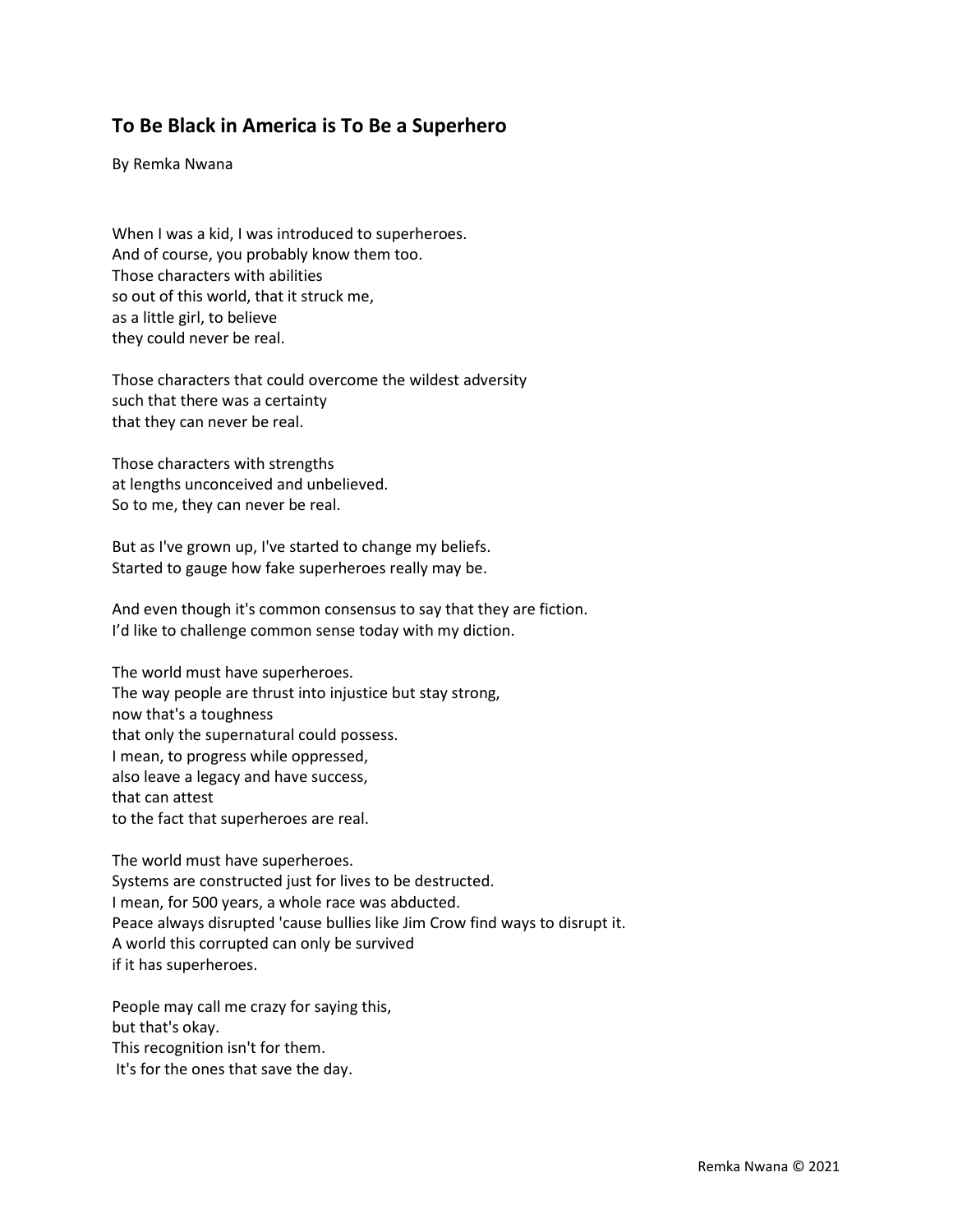To my Black brothers and sisters, you are superheroes and I can tell by your supernatural strength. You possess the ability to stay calm, cool, and collected despite being unprotected in the places you live. They've tried to break your spirit, shoot you down because your power, they fear it, but you stand strong amidst this. To my Black brothers and sisters, you affirm that superheroes are real.

To my Black brothers and sisters, you are superheroes, and I can see it through your supernatural strength. To be promised a life of freedom and then to exercise it, to only have your life taken away while you're exercising, those are the fears that you have to deal with every day, but you're still smiling, you're still thriving, walking the halls of universities that you were once denied in. To my Black brothers and sisters, you affirm that superheroes are real.

To my Black mothers and fathers, you are superheroes and I can see it through your supernatural strength. You bring children into this world through love knowing that someone else can take them out through hate, but still you don't hesitate to let them fly free with the strong values that you instilled in them to see. To my Black mothers and fathers, you affirm that superheroes are real.

And then to the Black grandmothers and grandfathers, you too are superheroes. And I can tell by your supernatural legacy.